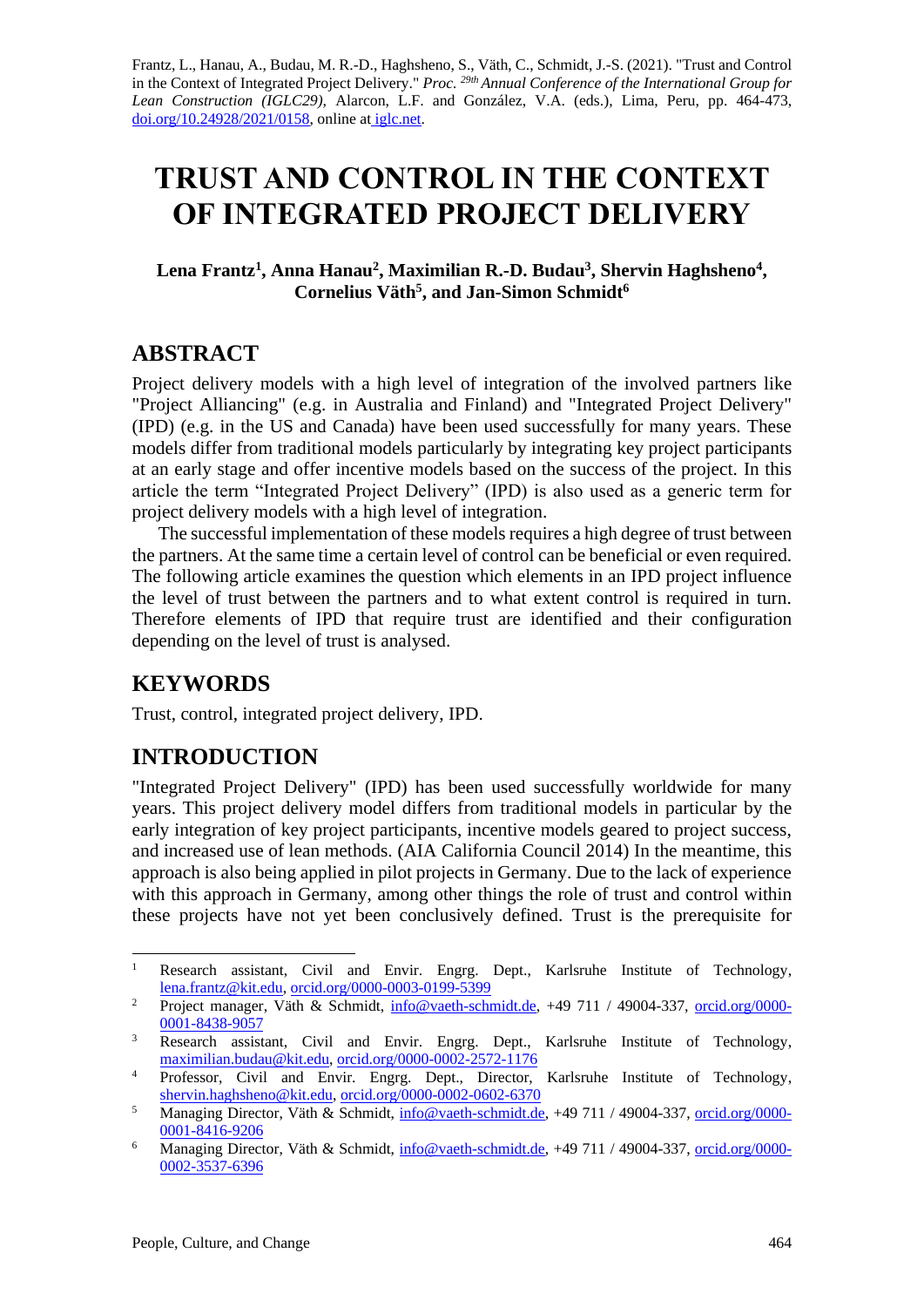collaborative teamwork and is seen as a success factor for projects (Schön 2020a). The factors that influence trust between project participants and the relationship between control tasks and trust are not yet clearly known.

Within the framework of a research project, the authors investigated which roles are necessary for successful project execution and how much control is appropriate or permissible for this success by the respective roles. It was thus investigated by which elements the degree of trust between the partners in an IPD project is influenced and to what extent control is required.

In the following, first results of this research project are presented. For this purpose, in the first step the terms trust and control are discussed. In the next step a framework is developed to explain the releationship between trust and control. This framework serves as the basis for the further research. Finally the relationship between trust and control is exemplified by discussion of three selected trust issues and control tasks.

# **THEORETICAL BACKGROUND**

#### **TRUST**

There is no universally valid and unambiguous definition for the term trust. (Schön 2020a p. 34, b pp. 1-3) The term trust is defined differently depending on the scientific field, such as psychology, sociology and economics. Different definitions of trust are presented below and finally a definition relevant for this research is derived. However, this article does not contain a fully comprehensive discussion of the term trust.

Duden (2021) describes trust as a firm conviction of the reliability of a person or thing. According to Rousseau et al. (1998), trust is a psychological state that involves the intention to accept vulnerability, based on positive expectations about another's intentions or behavior. (Rousseau et al. 1998) Schön (2020a p. 43) defines trust as follows: Trust is the confidence that another person will act predictably in the common interest.

The various definitions show that trust represents a positive expectation (Duden 2021; Mayer et al. 1995a; Rousseau et al. 1998; Schön 2020a) of the future and can build up between a person (Trustor) and one or more other persons or a thing (Trustee). Moreover, some definitions imply that trust involves risk in the form of a breach of trust (Mayer et al. 1995a; Petermann 2013; Rousseau et al. 1998).

Based on this in this article trust is defined as follows:

*"Trust is the positive expectation from a person, organization, or system with confidence that they will behave predictably in the common interest and do not pursue their personal interest."*

Depending on whether trust arises in relation to one person, several persons or a system, a distinction can be made between the two types of "personal trust", referred to below as "individual trust", and "system trust". (Luhmann 2014; Schön 2020a p. 44)

Individual trust" refers to the perception and interaction of two actors. The individual trust of the trustor is formed on the one hand by the perception of the personally conditioned actions of the trustee as well as by the repeated fulfillment of the given trust. Thereby, the more often trust has been confirmed, the higher is the individual trust. (Luhmann 2014 p. 47 ff) The trustor thereby gives less "effort" at the beginning (with previously unconfirmed trust) and thus risks less damage through an abuse of trust (Luhmann 2014 p. 56).

Luhmann (2014 p. 60 ff) describes "system trust" as trust in the functioning of systems. Everyday examples of system trust are people's trust in the value and function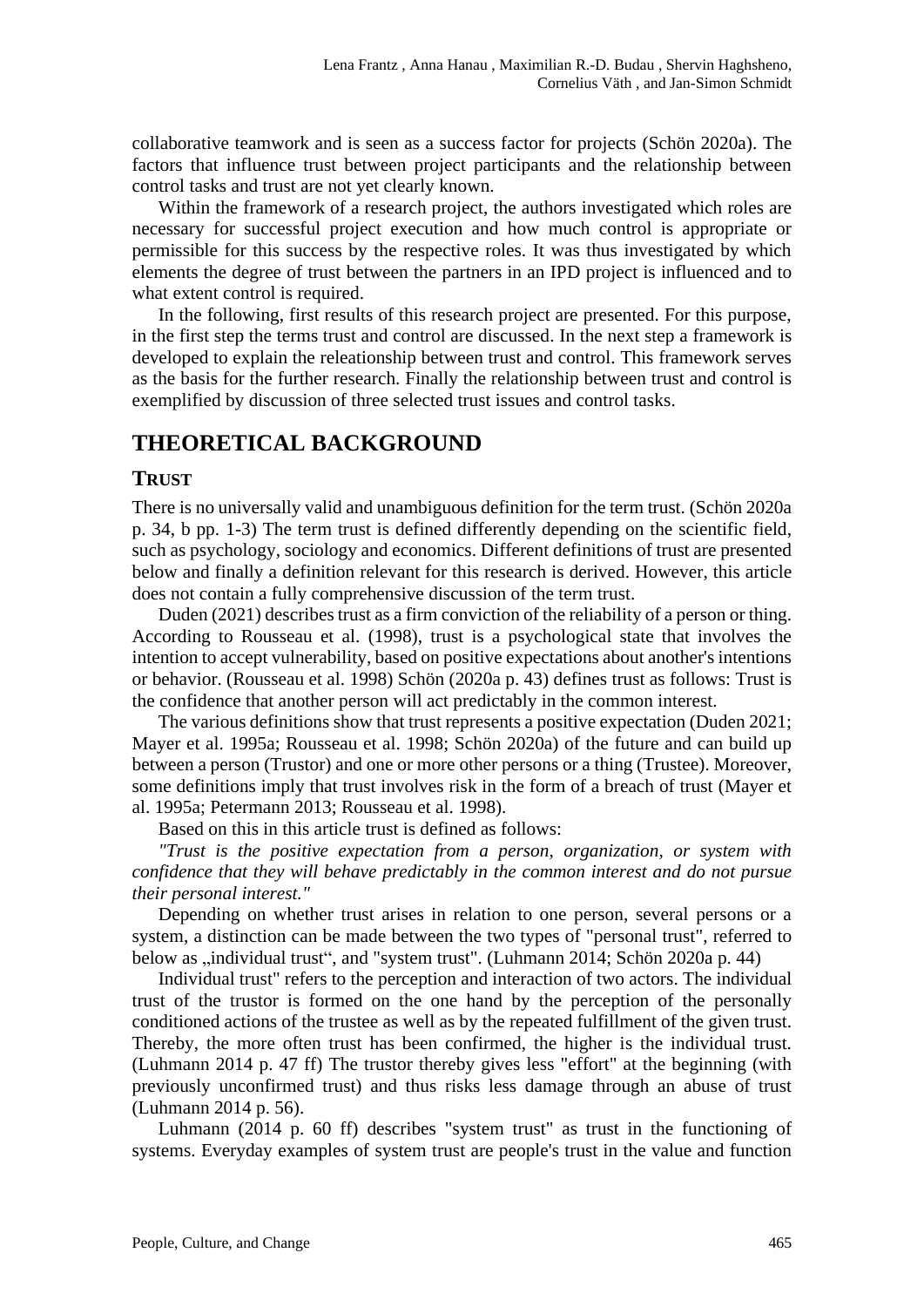of money as a medium for transactions and trust in science. In system trust, a person relies on a system having enough control to ensure the system's functioning and thus forgoes further information and performance reviews (Luhmann 2014 pp. 27, 69). System trust also develops through ongoing experience in using the system. However, unlike personal trust, system trust degrades less through individual disappointments. (Luhmann 2014 p. 64,75; Wong et al. 2008)

The establishment of trust depends on various further factors: lived experiences with the trustee (Kramer 1999; Luhmann 2014; Mayer et al. 1995b; Müthel 2006); reputation (Kenning 2002; cf. Kramer 1999 pp. 576-577), skills, goodwill, integrity (Mayer et al. 1995b p. 715), commitment, organizational culture of the trustee (Walker and Rowlinson 2020) and the willingness to trust and risk-taking of the trustor (Müller 2019). The presence of trust can in turn have a positive impact on the project. For example, trust has a positive effect on the working atmosphere in the team and on the team's performance (Edmondson 1999; Lindskold 1978). It therefore makes sense to establish a certain level of trust for the sake of the project outcome.

#### **CONTROL**

The term control is also viewed and defined differently in the literature. Das and Teng define control as a process of regulating and monitoring to achieve organizational goals (Das and Teng 2001 p. 258). Green and Welsh (1988) define that control is always goaldirected and thus regulates a system so that the system fulfills a conscious or unconscious purpose. (Green and Ann Welsh 1988 pp. 298-291) Consequently, control can be understood as the process of monitoring and achieving organizational goals, as well as the outcome in terms of power and domination over one or more persons or a thing.

Das and Teng (1998, p. 501) distinguish between formal and social control. The main difference between these two elements is that formal control is an evaluation of performance, while social control refers to the way people are treated. Here, formal control uses specific rules, objectives, procedures, and regulations to monitor and promote desired performance. Formal control can thereby control either processes (behavioral control) or specific outcomes or performance goals (output control). The implication of formal control is that stakeholders cannot make fully autonomous decisions. In this context, inappropriate formal control in particular is negatively related to trust. (Das and Teng, 1998, p. 501,2001, p. 259) Social control relies on normative considerations to influence the behavior of others. Social control induces desired behavior through "soft" measures, such as interactions and training. The influence here takes the form of shared goals, values, and norms. Social control requires more trust and mutual respect because there is no direct constraint on the behavior of the participannts. Thus, in social control, a certain level of trust in the abilities and competence of the participants is necessary. (Das and Teng, 1998, p. 502)

In addition, control can be divided into the elements "control mechanisms" and "control level". Control mechanisms describe the organizational arrangements that determine and influence the behavior of organizational members and serve to increase the predictability of the achievement of certain goals. The level of control is the direct result of the control process, i.e. the degree to which one believes that the correct behavior of the other party is ensured. Because control mechanisms increase the predictability of goals, when used effectively, they can help generating trust. (Das and Teng, 1998, p. 493)

In the literature, there is no prevailing opinion regarding possible interactions between the elements of trust and control. On the one hand, a complementary relationship between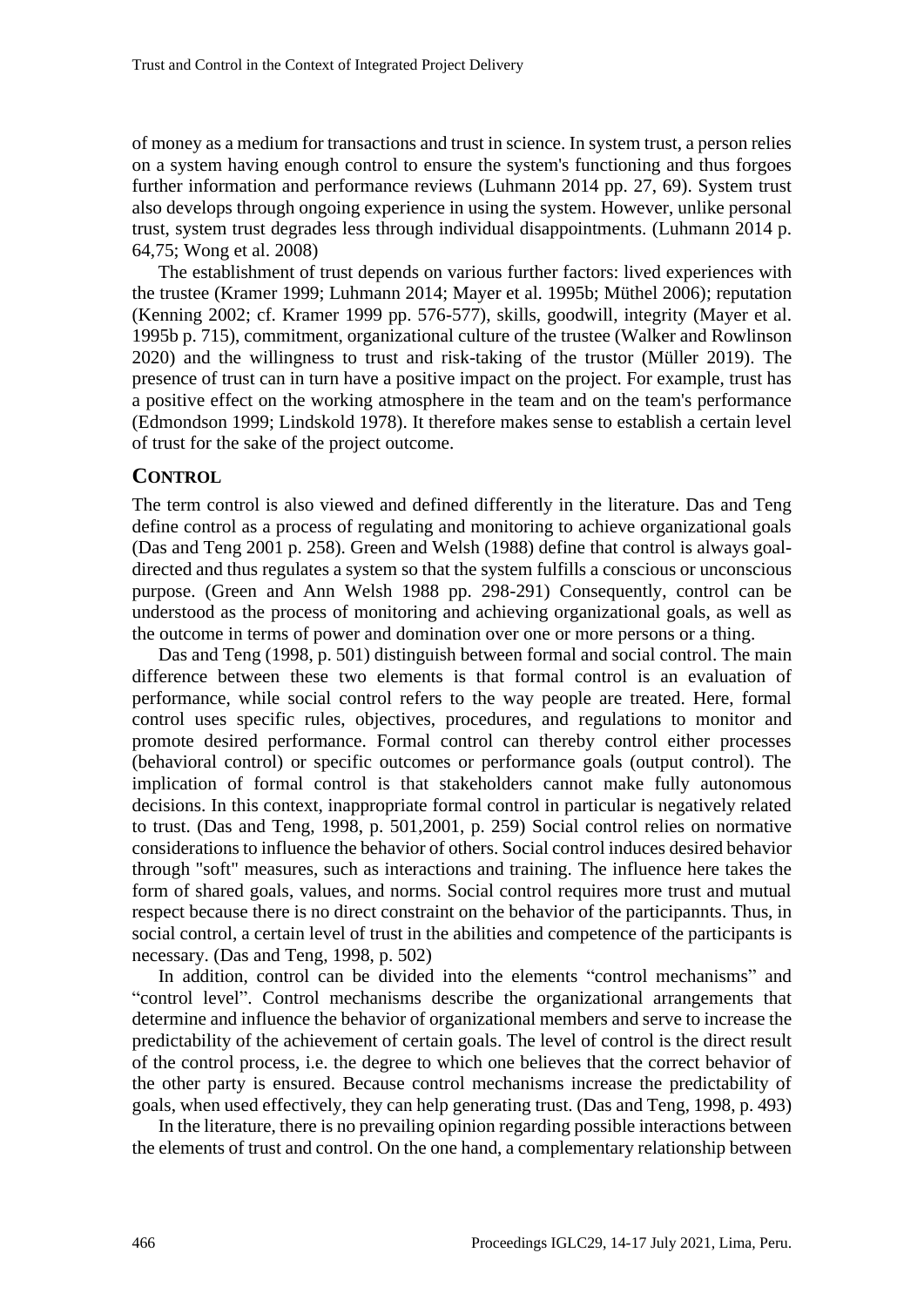trust and control is assumed. On the other hand, it is assumed that trust and control are not mutually exclusive, but can also exist simultaneously. (Das and Teng 2001)

#### **INTEGRATED PROJECT DELIVERY**

According to Lahdenperä, the origins of "integrated project delivery" can be traced back to the oil industry in the 1990s. (Lahdenperä 2012) There, offshore projects were successfully managed through the formation of a project alliance. These successes led to the introduction and increasing application of these approaches in the Australian construction market, particularly in the infrastructure sector, under the name "project alliancing". (Schlabach 2013)

Another approach, called IPD, was first mentioned in the USA in the early 2000s (Lahdenperä 2012). IPD and "project alliancing" are also called collaborative delivery methods. Trust, in turn, is the foundation for collaborative and cooperative work (Engebø et al. 2019 p. 779; Schöttle et al. 2014 p. 1271; Zhang and Qian 2016 p. 1889). True collaboration enables project teams to accomplish challenging tasks (Hartman 2000; Robbins and Judge 2011; Smith et al. 2014). Trust leads to effective communication (cf. Hartman 2000) and information sharing between the people in a project (cf. Robbins and Judge 2011).

# **OVERVIEW OF THE INVESTIGATION**

#### **FRAMEWORK**

The framework presented in [Figure 1](#page-4-0) serves as the basis for the investigations. The framework was derived from theoretical considerations on trust and control (see above) based on a literature review and was validated with the help of expert interviews. A total of 77 references were analyzed and four people with experience in IPD and Alliance projects were interviewed. The keywords of the research were combinations of the terms: Trust, Control and IPD.

The framework divides trust into two types: "individual trust" and "system trust". Both types of trust are state variables, which can change in the course of an IPD project. At the beginning of an IPD project (at time  $t=0$ ) there is an initial trust between the individuals or organizations and in IPD as a system. The initial trust is based on perceived or experienced trustworthiness. Over the course of an IPD project, both types of trust can then increase or decrease depending on the external influences as well as the control tasks. Trust can thus be seen as a varying state variable, which can increase as well as decrease depending on experience.

In the context of this article, a control task comprises, on the one hand, the verification of a person or organization, e.g. in the form of a check of claimed or assumed and real states. On the other hand, a control task includes the comparison of planned and realized variables. The degree of control (high or low) or by whom the control task is performed depends on the respective trust level (individual and system trust) and external requirements. The interactions between the level of trust and the degree of control are presented in the following chapters.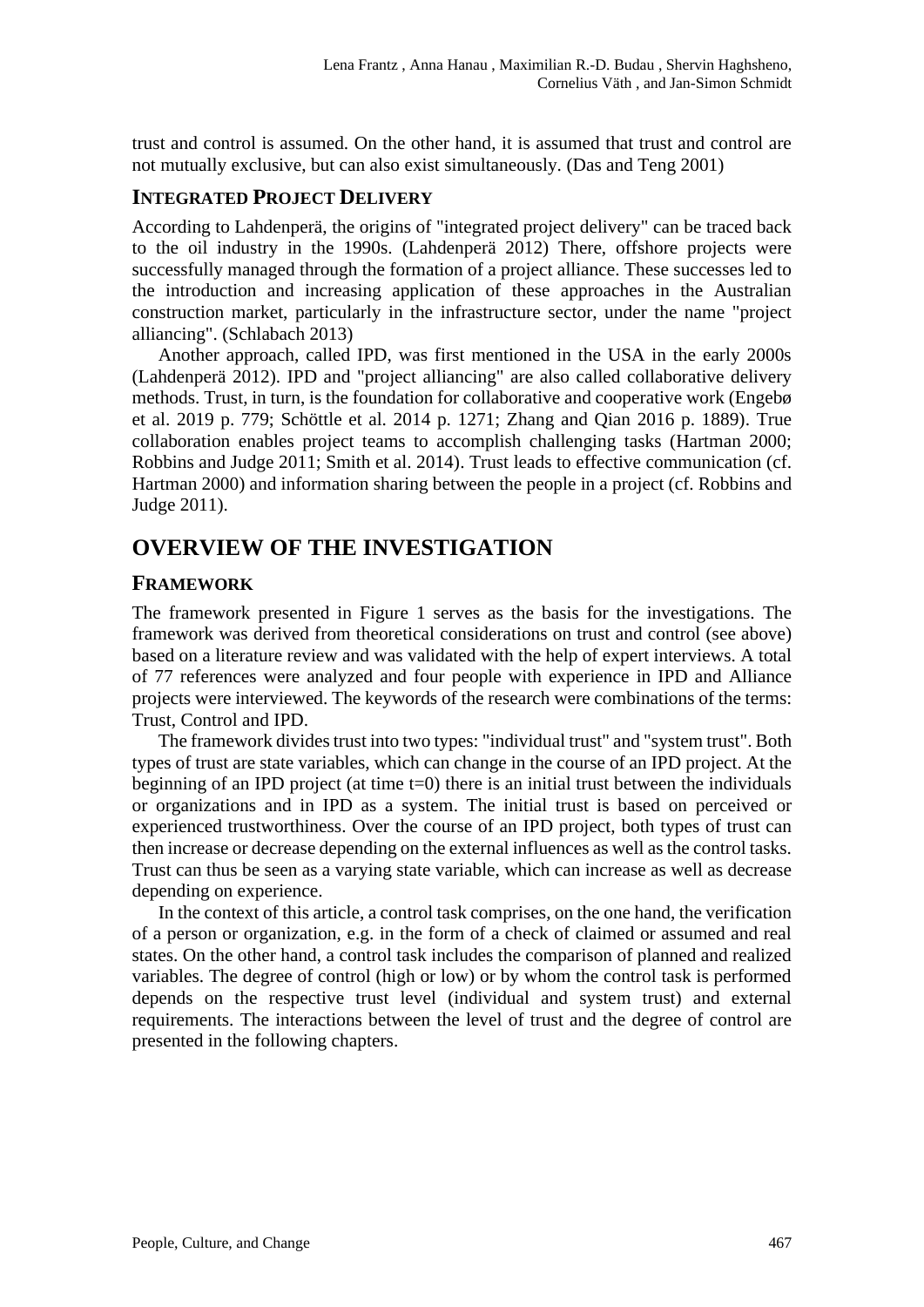

Figure 1: Framework for illustrating the interactions between trust and control

#### <span id="page-4-0"></span>**IDENTIFICATION OF TRUST ISSUES AND INTERDEPENDENCIES**

The methodological approach for identifying control tasks and the trust issues and their interactions in the context of integrated project delivery is presented below. A comprehensive literature review and evaluation was conducted to identify possible control tasks in the context of integrated project delivery. Different types of literature, such as contracts, guidance documents, case studies, and general literature, were evaluated and possible control tasks were extracted. The literature review was conducted using a keyword search. This was followed by the development of trust issues. Trust issues are subject areas in which trust and control are relevant. Either the current level of trust has an impact on a trust issue or the way it is structured has an impact on it. The following chapter will explicitly deal with three selected trust issues listed in [Table](#page-4-1) 1.

<span id="page-4-1"></span>

| Table 1: Selected trust issues  |                                                                                                                                                                                                                                                                                                                                                                               |
|---------------------------------|-------------------------------------------------------------------------------------------------------------------------------------------------------------------------------------------------------------------------------------------------------------------------------------------------------------------------------------------------------------------------------|
| Key word                        | <b>Description</b>                                                                                                                                                                                                                                                                                                                                                            |
| <b>Team Selection</b>           | Participation in an IPD project requires, in addition to specific<br>capabilities, special soft skills to maintain good cooperation and<br>collaboration and to create innovative solutions. A special care<br>must be taken when selecting participants to ensure that the parties<br>coming into the project have the qualities and skills necessary for<br>an IPD project. |
| Definition of Target<br>Costs   | Establishing the target costs is an important point in the course of<br>the project. Since the partners' remuneration depends on this, the<br>partners must be able to trust that each partner has calculated its<br>costs in accordance with the specifications and is not pursuing any<br>self-interest.                                                                    |
| Remuneration of IPD<br>Partners | Remuneration under IPD is essentially based on the costs incurred<br>by the individual partners. Here, trust is important in several<br>respects. For example, transparency is necessary and the<br>disclosure of cost parameters requires trust.                                                                                                                             |

In addition to the trust issues identified in [Table 1](#page-4-1) the following issues were also identified: Insurance Program, Contracting, Shared Decision Making, Conflict Resolution, Managing Teams, Performance Management, Company Metrics, Opportunity and Risk, Collaboration, Establishing and Sustaining Team Culture, IPD Experience.

Building on the compilation of trust issues and control tasks in the context of IPD, the various effect relationships according to the framework presented between the degree of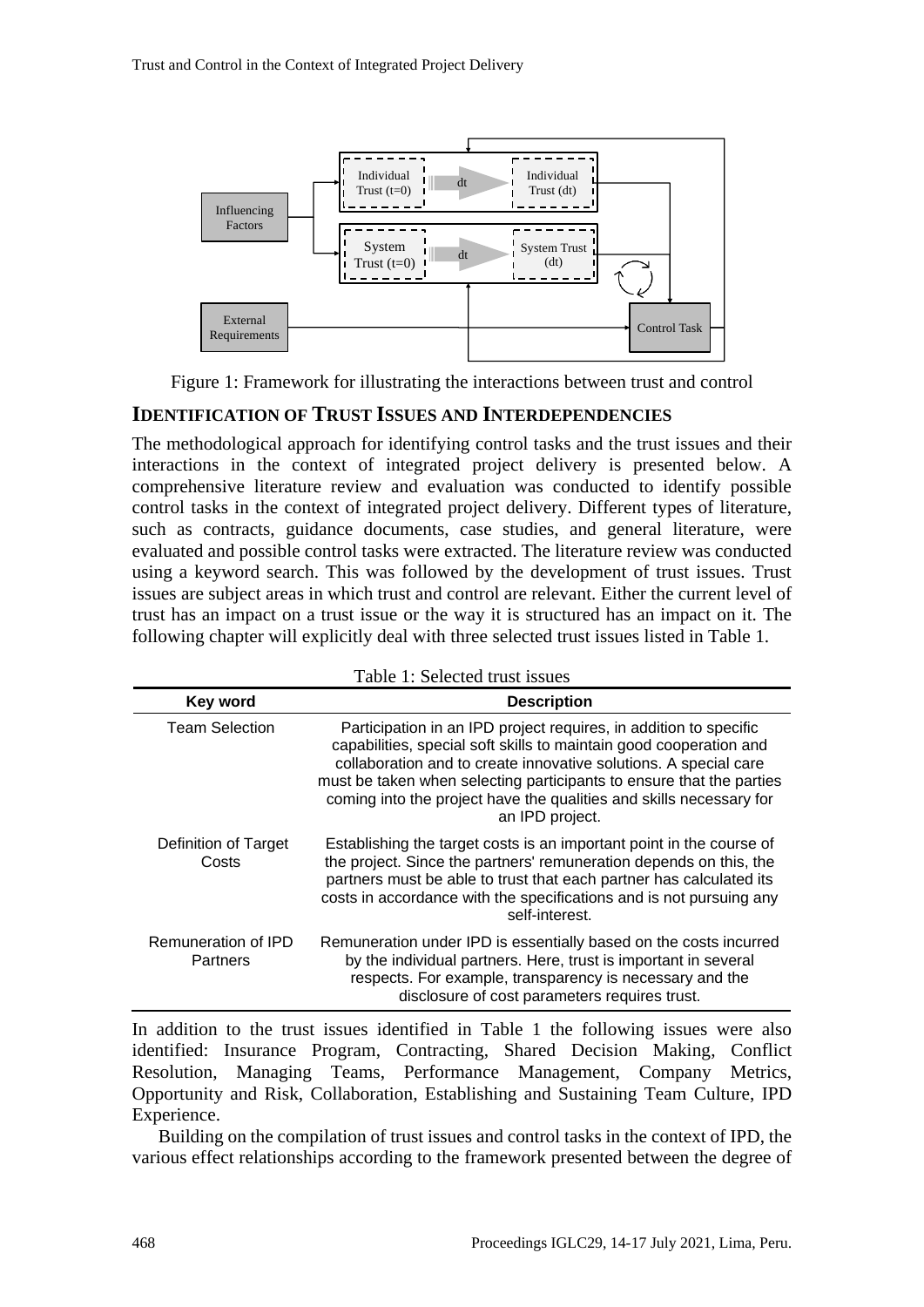trust and the design of the control task were investigated and recommendations for actions were derived based on the authors' experience and, where necessary, validated and supplemented with results from the literature and the expert interviews. The results are presented below exemplified for the trust issues mentioned in [Table 1.](#page-4-1) According to the expert surveys, these aspects represent neuralgic points in the course of an IPD project.

# **SELECTED TRUST ISSUES AND CONTROL TASKS IN IPD PROJECTS**

#### **TEAM SELECTION**

In contrast to traditional construction projects, the selection of participants in IPD is not only based on commercial criteria and the technical skills of the applicants. There is usually a comprehensive process in which the applicants are evaluated according to defined criteria. The criteria include commercial criteria and technical ability as well as necessary soft skills and collaborative skills. (Allison et al. 2020 pp. 30-33; Department of Infrastructure and Regional Development 2015a p. 68; Macdonald and Sc 2011 p. 216f; Pishdad-Bozorgi and Beliveau 2016 p. 158; Schlabach 2013 p. 105f).

In this task, control can be adjusted by checking more or less criteria. In addition, the selection process can be conducted either through one or more interviews or through an assessment center. This control task can increase the system trust, because beside commercial criteria also further abilities of the applicants are examined. The interviews also confirm that individual trust can be increased because the project participants get to know each other earlier in a comprehensive selection process and the project participants can assume that the partners for the IPD project are capable and can work collaboratively.

Additional consultants may be brought in, to monitor the legitimate conduct of the selection process, to verify the commercial and technical procedure and performance of the applicants, and to verify their capabilities to work collaborativly. These other control tasks can additionally increase system trust by ensuring the fairness of the selection process and allowing partners to assume applicant ability and suitability for the IPD project. Due to the interaction between system trust and individual trust, system trust can positively transfer to individual trust to a certain extent.

Some applicants attend training prior to the selection process on the skills required for IPD. This shows commitment and motivation and can increase individual trust. These and other relationships and their effects on trust are shown schematically in Figure 2.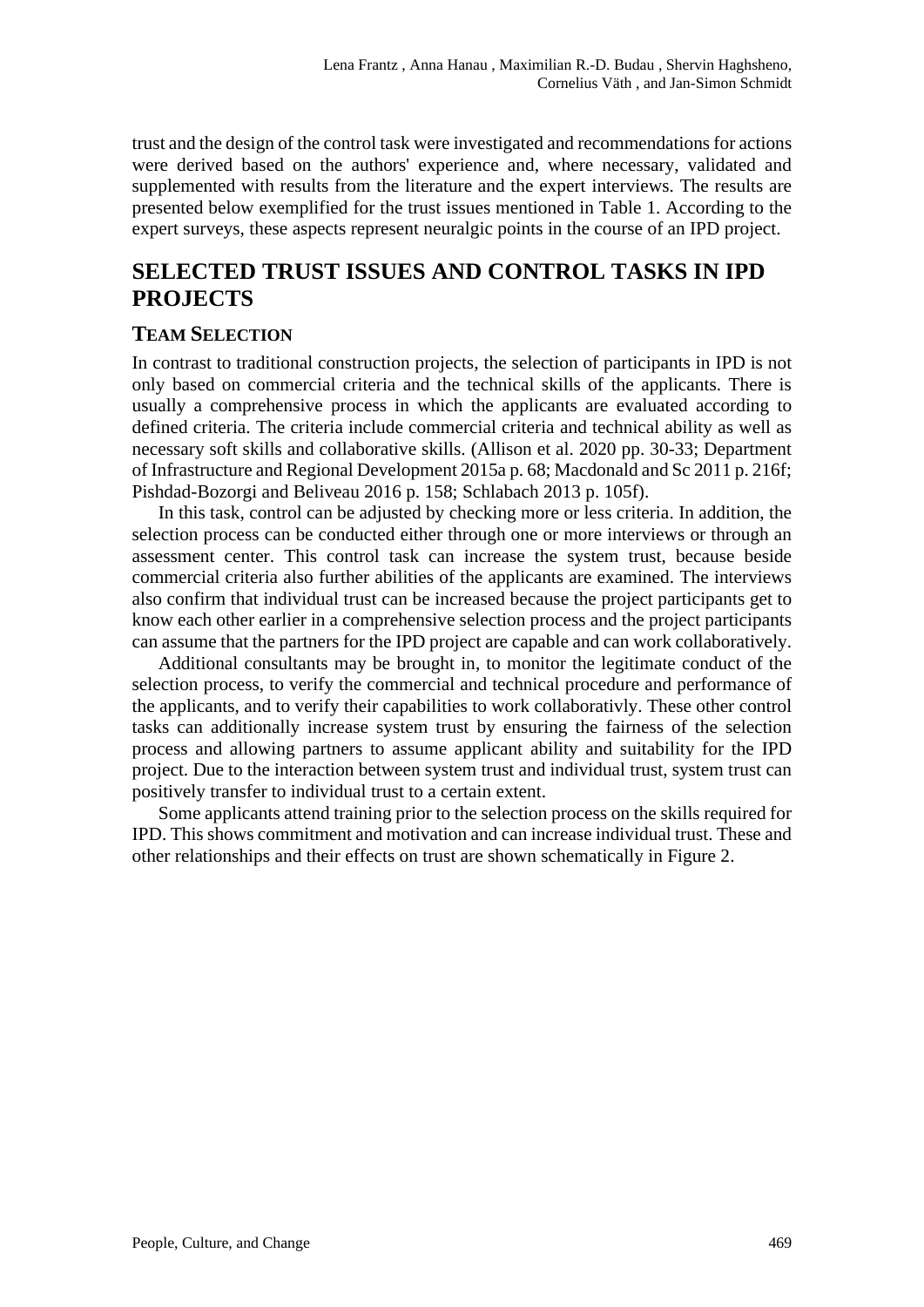

Figure 2: Trust issue "Team Selection"

#### **DEFINITION OF TARGET COSTS**

The process of defining the target costs requires a high degree of cooperation. However, this is usually not sufficient to obtain an economical target cost. For this, there must also be sufficient technical expertise in the project. (Walker 2016) In addition, the use of external consultants is also sometimes recommended, either to review the cost estimation that has been carried out (Department of Infrastructure and Regional Development 2015b) or to develop a further cost estimate (Macdonald 2011). The conducted interviews indicated that performing these two tasks is often recommended regardless of the level of trust. This is particularly recommended for public projects (Department of Infrastructure and Regional Development 2015b). Regardless of the reason for performing these inspection tasks, the interviews showed that performing them usually increases the level of trust.



Figure 3: Trust issue "Target Costs Definition"

#### **REMUNERATION OF IPD PARTNERS**

Remuneration under IPD is essentially based on the costs incurred by the individual partners. A high level of transparency is important. The resulting control tasks are necessary project tasks but their design depends on the level of trust. As one of the control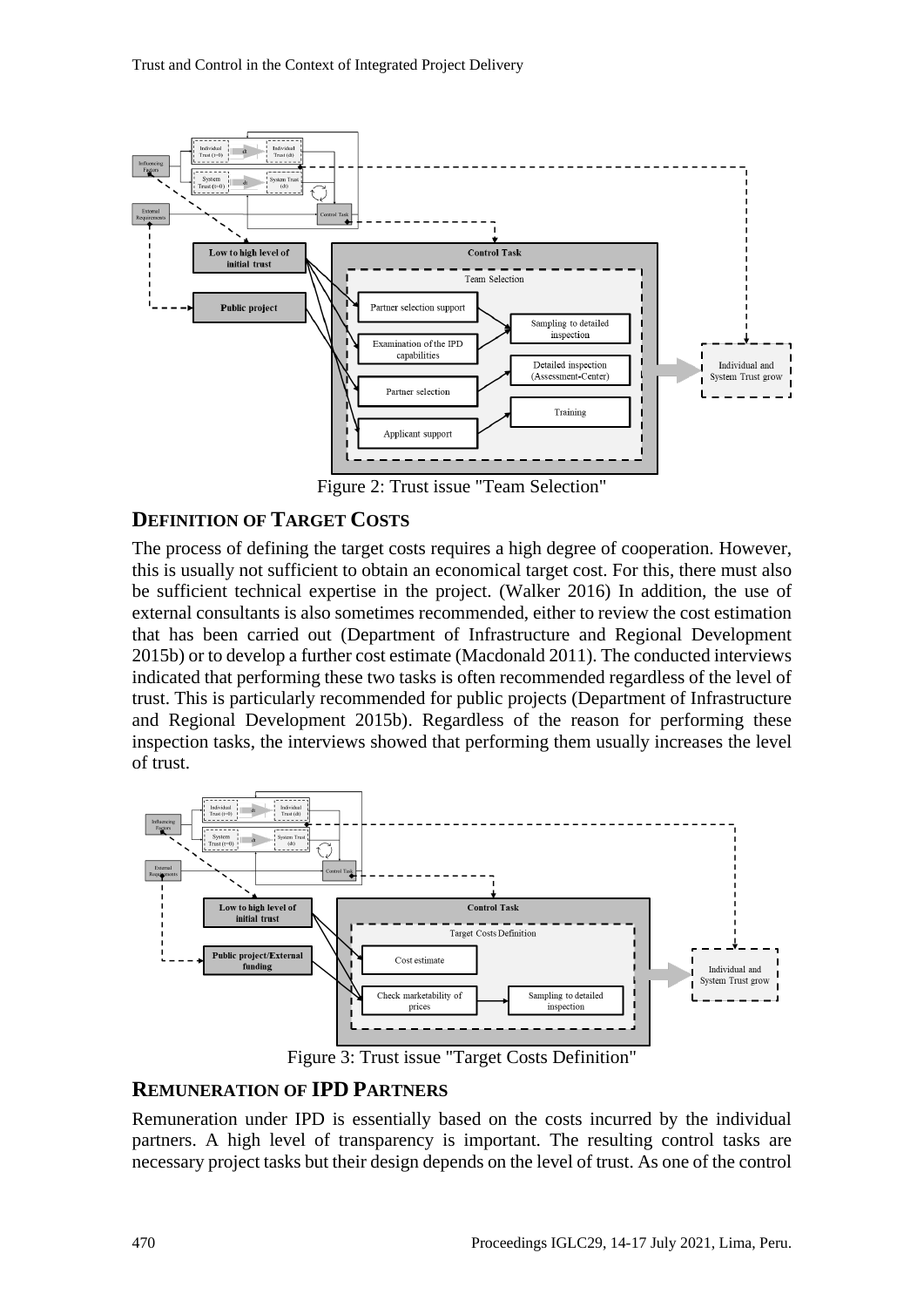tasks audits reveal the accrued costs which will be refunded and therefore allow fair fees for the team members. Here an audit can vary regarding its intensity, e.g. it is possible to just do a plausibility check, if the level of trust is really high, or on the contrary to verify every detail, if the level of trust is quite low. Knowing that there are the same regulations for every participant increases the system trust. Whereas successful checks without mistakes also increase the individual trust.

Another task is the review of accounting and calculation either through the IPD team or through an external auditor. This decision does not only depend on the level of trust but also on the competence and capacity of the IPD team. Partly participants will be in favour of a third party as not every team member gets a detailed look into their accounting this way. These rules will also lead to a growth of the individual and system trust because the participants know that the other parties are acting as promised.

Another control task is the continuous cost tracking which includes a comparison between the target and the actual costs. This monitoring enables the team to be aware of deviations at a very early stage so that they can find solutions together and therefore improve. Furthermore this task confirms the capability of the team and strengthens them in their collaborative behaviour.



Figure 4: Trust issue "Remuneration of IPD Partners"

### **CONCLUSIONS**

This article discussed the relevance of trust and control in the context of IPD. A distinction must be made here between trust between the participants and trust in the system. However, so-called control tasks are also required for the system to function. These control tasks interact with the different types of trust in the project. On the basis of so-called trust issues it was shown that the execution of one of these control tasks can also increase the trust level. However, this does not mean that there is a direct correlation between trust and control. Project execution is a very complex system in the context of which control tasks can have very divergent effects on trust in the project. This interplay was shown by focusing on three trust issues.

This article contains parts of the results of a research project. This project has not yet been completed. But even beyond this project, the interplay between trust and control must be further investigated in order to increase the understanding of IPD and thus further improve acceptance and project performance.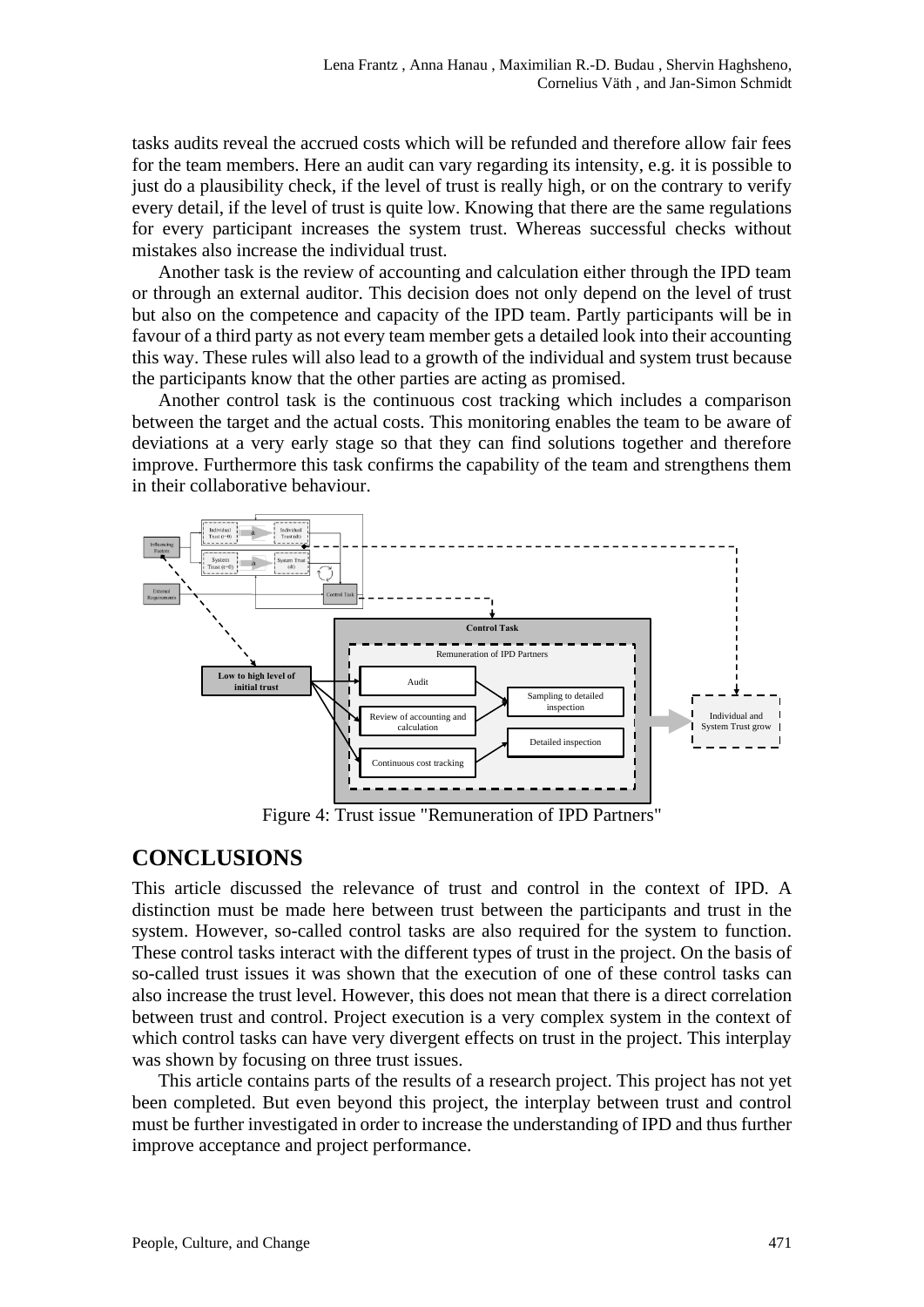# **REFERENCES**

- AIA California Council. (2014). "Integrated Project Delivery : an Updated." *American Institute of Architects*, 1–18.
- Allison, M., Ashcraft, H., Cheng, R., Klawans, S., and Pease, J. (2020). *Integrierte Projektabwicklung Ein Leitfaden für Führungskräfte Deutsche Übersetzung*.
- Das, T. K., and Teng, B. S. (2001). "Trust, control, and risk in strategic alliances: An integrated framework." *Organization Studies*, Walter de Gruyter and Co., 22(2), 251– 283.
- Department of Infrastructure and Regional Development. (2015a). *National Alliance Contracting Guidelines - Guide to Alliance Contracting*.
- Department of Infrastructure and Regional Development. (2015b). *National Alliance Contracting Guidelines - Template 1 - Project Alliance Agreement*.
- Duden | Vertrauen. (2021). "Duden | Vertrauen | Rechtschreibung, Bedeutung, Definition, Herkunft." <https://www.duden.de/rechtschreibung/Vertrauen> (Jan. 20, 2021).
- Edmondson, A. (1999). "Psychological safety and learning behavior in work teams." *Administrative Science Quarterly*, 44(2), 350–383.
- Engebø, A., Skatvedt, Å., and Torp, O. (2019). "Soft elements in collaborative project delivery methods." *27th Annual Conference of the International Group for Lean Construction, IGLC 2019*, The International Group for Lean Construction, 773–784.
- Green, S. G., and Ann Welsh, M. (1988). *Cybernetics and Dependence: Reframing the Control Concept*. *Source: The Academy of Management Review*.
- Hartman, F. T. (2000). "The role of TRUST in project management." *PMI® Research Conference 2000*, Project Management Institute, Paris, France.
- Kenning, P. (2002). *Customer Trust Management*. *Customer Trust Management*, Deutscher Universitätsverlag.
- Kramer, R. M. (1999). *TRUST AND DISTRUST IN ORGANIZATIONS: Emerging Perspectives, Enduring Questions*. *Annu. Rev. Psychol*.
- Lindskold, S. (1978). "Trust development, the GRIT proposal, and the effects of conciliatory acts on conflict and cooperation." *Psychological Bulletin*, 85(4), 772– 793.
- Luhmann, N. (2014). *Vertrauen*. UVK Verlagsgesellschaft mbH, Konstanz.
- Macdonald, C. C. (2011). "Value for Money in Project Alliances".
- Mayer, R. C., Davis, J. H., and David Schoorman, F. (1995a). *An Integrative Model of Organizational Trust*.
- Mayer, R. C., Davis, J. H., and Schoorman, F. D. (1995b). "An Integrative Model of Organizational Trust." *The Academy of Management Review*, The Academy of Management, 20(3), 709–734.
- Müller, M. (2019). *Vertrauen durch Transparenz*. *Vertrauen durch Transparenz*, Springer Fachmedien Wiesbaden.
- Müthel, M. (2006). "Erfolgreiche Teamarbeit in deutsch-chinesischen Projekten." *Entscheidungs- und Organisationstheorie*, Deutscher Universitäts-Verlag/GWV Fachverlage GmbH, Wiesbaden.
- Petermann, F. (2013). *Psychologie des Vertrauens*. Göttingen.
- Pishdad-Bozorgi, P., and Beliveau, Y. J. (2016). "A Schema of Trust Building Attributes and Their Corresponding Integrated Project Delivery Traits." *International Journal of Construction Education and Research*, Routledge, 12(2), 142–160.
- Robbins, S. P., and Judge, T. A. (2011). *Essentials of Organizational Behavior*. Prentice Hall.